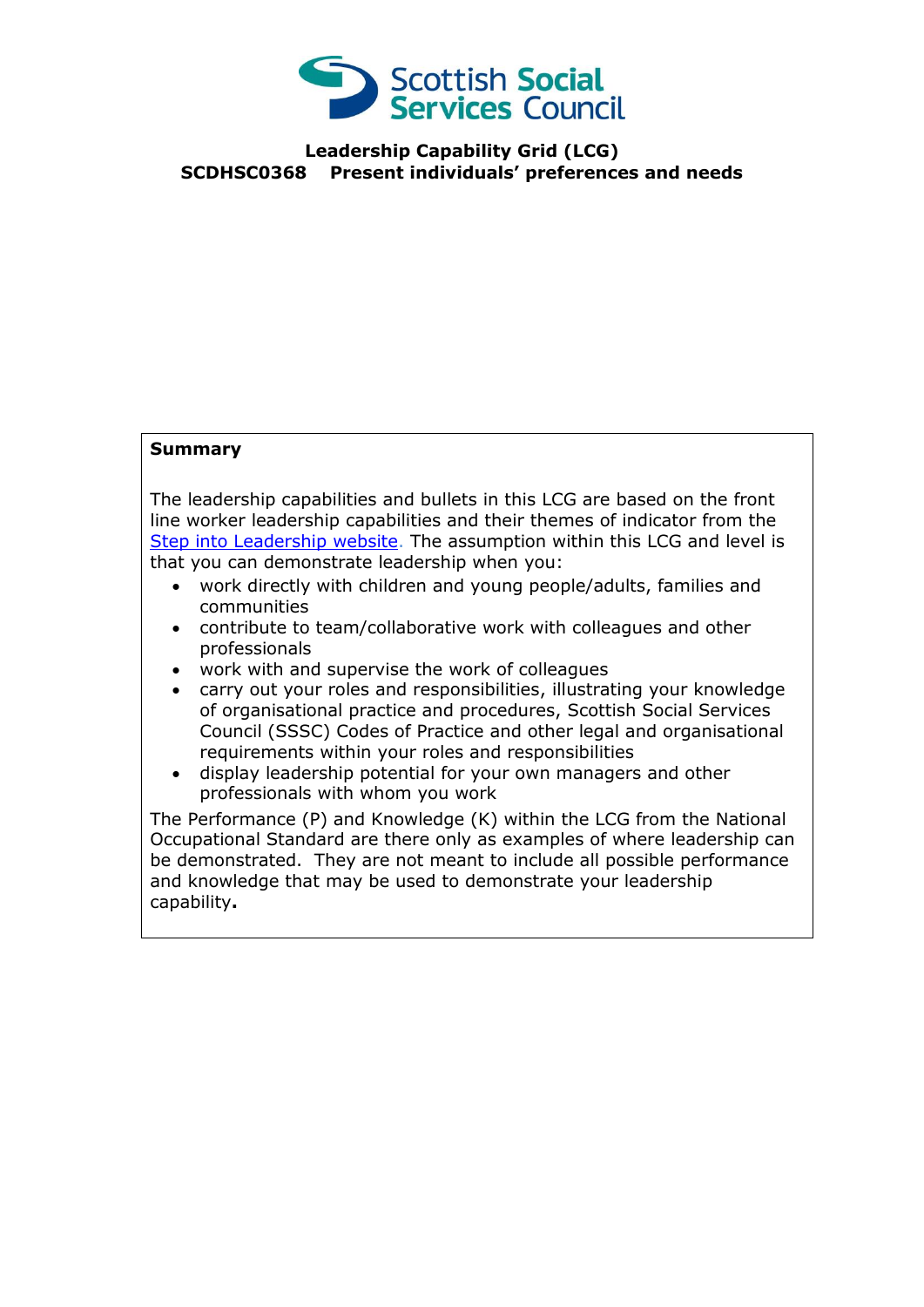

## **Leadership Capability Grid (LCG) SCDHSC0368 Present individuals' preferences and needs**

| Leadership<br>capabilities         | When presenting individuals' preferences and needs you can<br>demonstrate leadership capabilities by:                                                                                                                                                                                                                                                                                                                                                                                                                                                                                                                                                                                                                                                                                                                                                                                                                                                     |
|------------------------------------|-----------------------------------------------------------------------------------------------------------------------------------------------------------------------------------------------------------------------------------------------------------------------------------------------------------------------------------------------------------------------------------------------------------------------------------------------------------------------------------------------------------------------------------------------------------------------------------------------------------------------------------------------------------------------------------------------------------------------------------------------------------------------------------------------------------------------------------------------------------------------------------------------------------------------------------------------------------|
| <b>Vision</b>                      | Providing a vision for those with whom you work and your organisation<br>when you:<br>• See how best to make a difference when providing active support ( $P2$ -<br>6, 9, 14, 16, 19, 21 - 25; K1 - 5, 11, 16, 24 - 25, 40 - 45, 47)<br>• Communicate and promote ownership of the vision when providing<br>active support (P2-6, 9, 14, 16, 19, 21- 25; K1-5, 11, 16, 24-25),<br>seeking advice (P26; K20), evaluation (P6, 22; K36, 47-48) and<br>recording and reporting (P10, 20, 27; K32-34, 49-50)<br>Promote social service values through active participation and<br>personalisation (P2-6, 9, 14, 16, 19, 21- 25; K1-5, 11, 16, 24-25),<br>seeking advice (P26; K20) and recording and reporting (P10, 20, 27;<br>$K32-34, 49-50)$<br>• See the bigger picture when demonstrating knowledge and practice of<br>organisational, local and national policies and procedures (P2-6, 9, 14,<br>16, 18-19, 21- 25; K6, 8-9, 26-27, 32-34, 36, 47-48) |
| Self-<br>leadership                | Displaying self leadership when you:<br>• Demonstrate and adapt leadership when presenting individuals'<br>preferences and needs (All $P$ ; K23)<br>Improve own leadership by seeking advice (P26; K20), through<br>$\bullet$<br>evaluation and feedback ( $P6-7$ , 22-25; K37, 48) and self reflection<br>(K23, 35)<br>• Take intelligent risks when presenting individuals' preferences and<br>needs (P8-9, 12-13, 15; K26-31,39)<br>• Demonstrate and promote resilience (P1-9, 11-19, 21-26; K3, 4, 19,<br>30, 40-45, 47)<br>• Challenge discrimination and oppression (P18; K1, 4, 30)                                                                                                                                                                                                                                                                                                                                                               |
| <b>Motivating</b><br>and inspiring | Motivating and inspiring others when you:<br>• Inspire people by personal example ( $P$ 2-6, 9, 14, 16, 18-19, 21- 25;<br>$K14-20, 40-45, 47)$<br>• Recognise and value the contribution of others (P2-6, 9, 14, 16, 18-19,<br>21-25; K9-10, 20, 40-45, 47)<br>• Support the creation of a learning and performance culture ( $P2-6$ , 9,<br>14, 16, 18-19, 21- 25; K16-20, 23, 40-45, 47)                                                                                                                                                                                                                                                                                                                                                                                                                                                                                                                                                                |
| <b>Empowering</b>                  | Empowering people when you:<br>• Enable leadership at all levels (P2-6, 9, 14, 16, 18-19, 21- 25; K8-9,<br>16-20, 40-45, 47)<br>• Support the creation of a knowledge and management (P2-6, 9, 14, 16,<br>18-19, 21- 25; K16-20, 23, 40-45, 47)<br>• Promote professional autonomy (P2-6, 9, 14, 16, 19, 21- 25; K16-20,<br>23-25, 40-45, 47)<br>• Involve people in development and improvement ( $P$ 2-6, 9, 14, 16, 18-<br>19, 21 - 25; K16 - 20, 40 - 45, 47)                                                                                                                                                                                                                                                                                                                                                                                                                                                                                         |